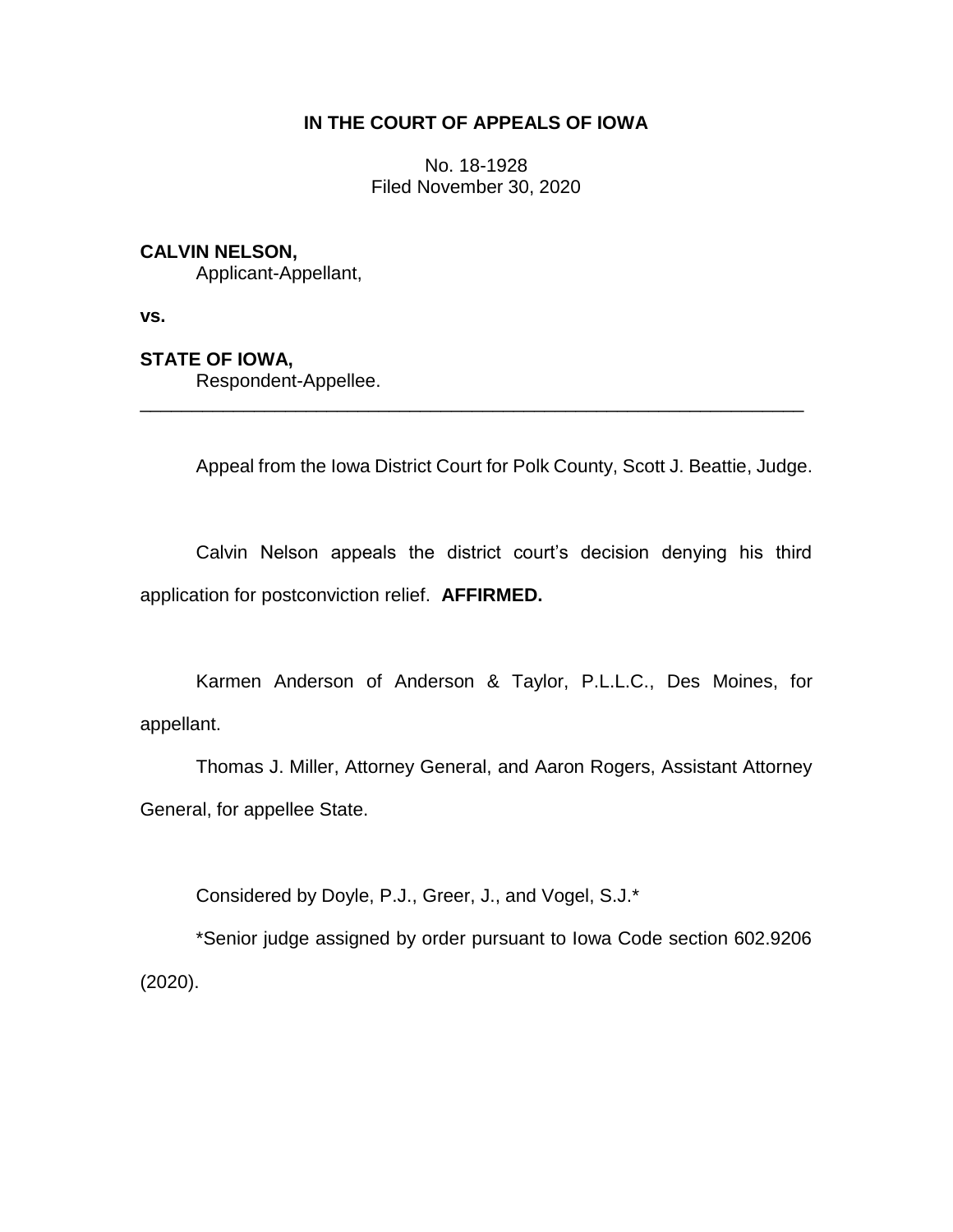#### **VOGEL, Senior Judge.**

Calvin Nelson appeals the district court's denial of his third application for postconviction relief (PCR), asserting his jury-composition claim was not barred. We agree with the district court that his claim was barred by res judicata, and because *State v. Plain*, 898 N.W.2d 801, 821 (Iowa 2017), does not apply retroactively, Nelson's claims must fail.

In July 2008, a jury found Nelson guilty of first-degree murder under Iowa Code sections 707.1 and 707.2 (2007). Nelson, an African-American man, asserted the jury was racially imbalanced in his motion for new trial. The district court denied his motion. On direct appeal of his criminal conviction, Nelson did not reassert the jury-composition issue; however, we reversed his conviction on an evidentiary question. *State v. Nelson*, No. 08-1384, 2010 WL 199965, at \*2–5 (Iowa Ct. App. Jan 22, 2010). On further review, the supreme court vacated our opinion and affirmed Nelson's conviction. *State v. Nelson*, 791 N.W.2d 414, 419– 26 (Iowa 2010).

In March 2011, Nelson filed his first PCR application, asserting—among other issues—his counsel was ineffective for failing "to object to the composition of the jury panel which lacked requisite minority representation." After a telephonic hearing, the district court denied the application, finding Nelson failed to present evidence to support this issue and thus failed to show his attorney breached an essential duty or resulting prejudice. On appeal, this court disagreed with Nelson that his PCR counsel was ineffective, concluding the jury-composition issue was raised and litigated at Nelson's motion for new trial. *See Nelson v State*, No. 12- 2241, 2014 WL 3928876, at \*3 (Iowa Ct. App. Aug. 13, 2014). On March 11, 2015,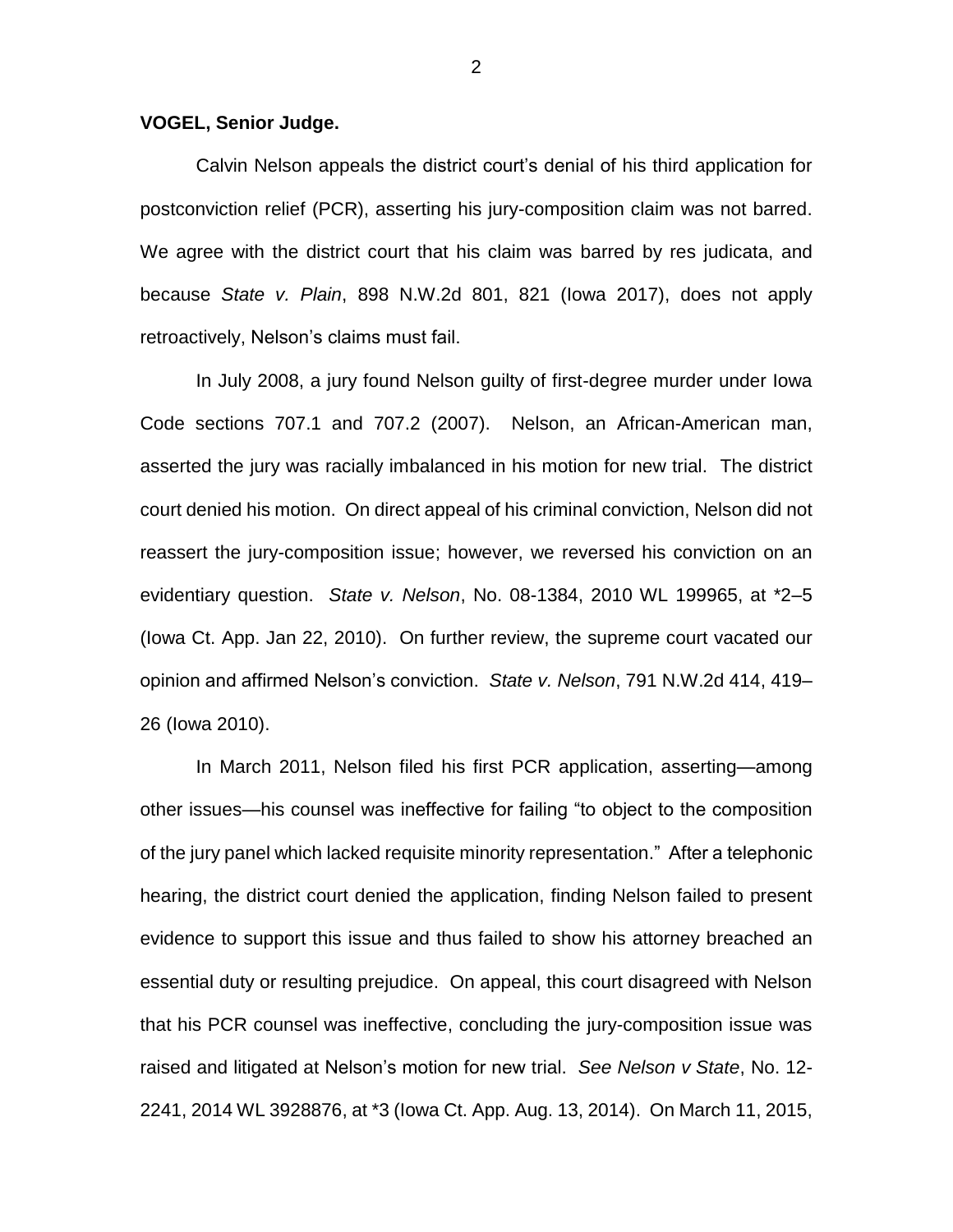Nelson filed his second PCR application but did not raise any issue with regard to the jury composition. The district court granted summary judgment in favor of the State and dismissed the application.

This brings us to Nelson's third PCR application filed on February 26, 2018, in which he again asserted a racially imbalanced jury. To support the timeliness of his claim, he raised our supreme court's decision in *Plain*, 898 N.W.2d at 821– 28, which abandoned the exclusive use of absolute disparity to permit multiple analytical models to examine the validity of the composition of a jury pool. The district court denied Nelson's application stating:

[I]t is clear that Nelson previously litigated at the trial court level the issues he asserts and was unsuccessful. Therefore, the issues are barred by res judicata and should not be relitigated. Even if the issues were not litigated previously, . . . his claim must fail because *Plain* cannot be applied retroactively.

We review ineffective-assistance-of-counsel claims de novo. *Lamasters v. State*, 821 N.W.22d 856, 862 (Iowa 2012). To prevail, Nelson must show his counsel breached an essential duty and prejudice resulted. *See id.* at 866.

On our de novo review of the record, we agree with the district court that Nelson previously raised his jury-composition claim at the trial court level. Therefore, this claim is barred by res judicata. *See Holmes v. State*, 775 N.W.2d 733, 735 (Iowa Ct. App. 2009) ("A post-conviction proceeding is not intended as a vehicle for relitigation, on the same factual basis, of issues previously adjudicated, and the principle of Res judicata bars additional litigation on this point." (quoting *State v. Wetzel*, 192 N.W.2d 762, 764 (Iowa 1971))).

Furthermore, even if he did not previously raise his jury-composition claim, his claim would still fail. Iowa Code section 822.3 (2018) states that all PCR